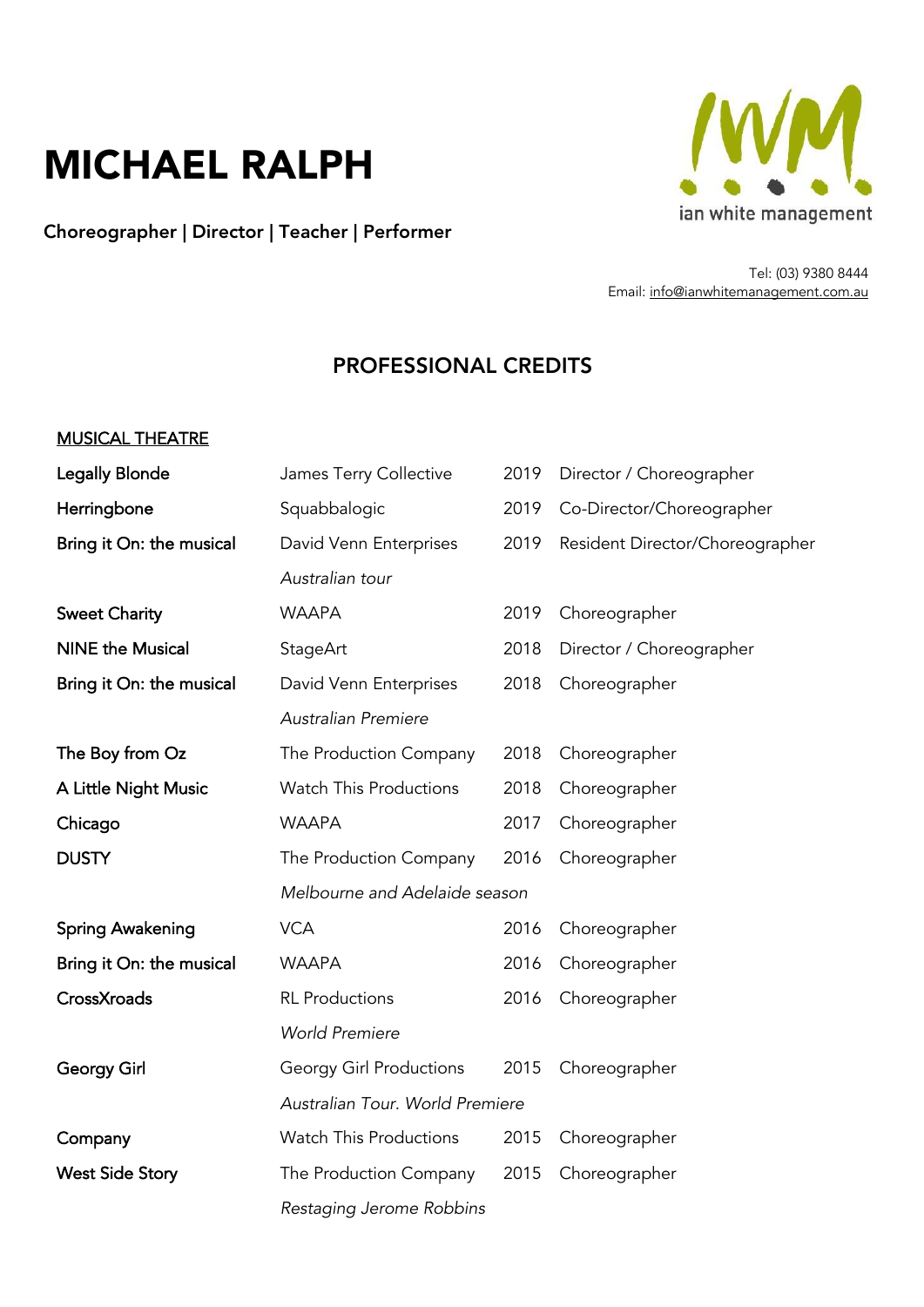| <b>NED</b>                           | Capital Venue & Events          | 2015 | Choreographer/Musical Staging |
|--------------------------------------|---------------------------------|------|-------------------------------|
|                                      | <b>World Premiere</b>           |      |                               |
| Avenue Q                             | Trifle Theatre Company          | 2015 | Choreographer                 |
| Loving Repeating                     | Vic Theatre Company             | 2015 | Choreographer                 |
| <b>Our House</b> - Workshop          | Storeyboard Entertainment       | 2014 | Choreographer                 |
| Georgy Girl - Workshop               | <b>Backstage Productions</b>    | 2014 | Choreographer                 |
| <b>Pacific Overtures</b>             | Watch This/Manila Street        | 2014 | Choreographer                 |
| My Fair Lady                         | <b>Footlight Productions</b>    | 2014 | Choreographer                 |
| Pippin                               | Magnormos                       | 2013 | Choreographer                 |
| <b>Pirates of Penzance</b>           | The Production Company          | 2013 | Ensemble                      |
| Singin' in the Rain                  | The Production Company          | 2013 | Ensemble                      |
| Moonshadow                           | Cat Stevens/Yusuf Islam         | 2012 | Ensemble                      |
|                                      | <b>World Premiere</b>           |      |                               |
| Milk and Honey                       | Magnormos                       | 2011 | Choreographer                 |
| <b>CATS</b>                          | Really Useful Group             | 2010 | Skimbleshanks                 |
| <b>FAME the Musical</b>              | Gordon Frost Organization       | 2010 | Swing/Role cover              |
| <b>CATS</b>                          | Really Useful Group             | 2008 | Pouncival                     |
|                                      |                                 |      |                               |
| <b>DANCE THEATRE</b>                 |                                 |      |                               |
| <b>SELF</b>                          | <b>Hucklebuck Productions</b>   | 2017 | Director / Choreographer      |
| <b>Hollywood Honky Tonk</b>          | Giving Productions              | 2014 | Director / Choreographer      |
| <b>NOW &amp; THEN</b>                | Self Produced                   | 2013 | Director / Choreographer      |
|                                      |                                 |      |                               |
| <b>TELEVISION</b>                    |                                 |      |                               |
| Dance Boss                           | Channel 7                       | 2018 | Choreographer                 |
| So You Think You Can DanceChannel 10 |                                 | 2014 | Choreographer                 |
| The Singing office                   | Foxtel - FOX 8                  | 2007 | Dancer                        |
|                                      |                                 |      |                               |
| <b>CABARET</b>                       |                                 |      |                               |
| <b>CAKE</b>                          | Adelaide Cabaret Festival       | 2018 | Director / Choreographer      |
| Yummy                                | The Butterfly Club              | 2013 | Choreographer                 |
| Triage!                              | The Butterfly Club              | 2012 | Choreographer                 |
| <b>The Petticoat Soiree</b>          | Melbourne Cabaret Festival 2011 |      | Choreographer                 |
|                                      |                                 |      |                               |